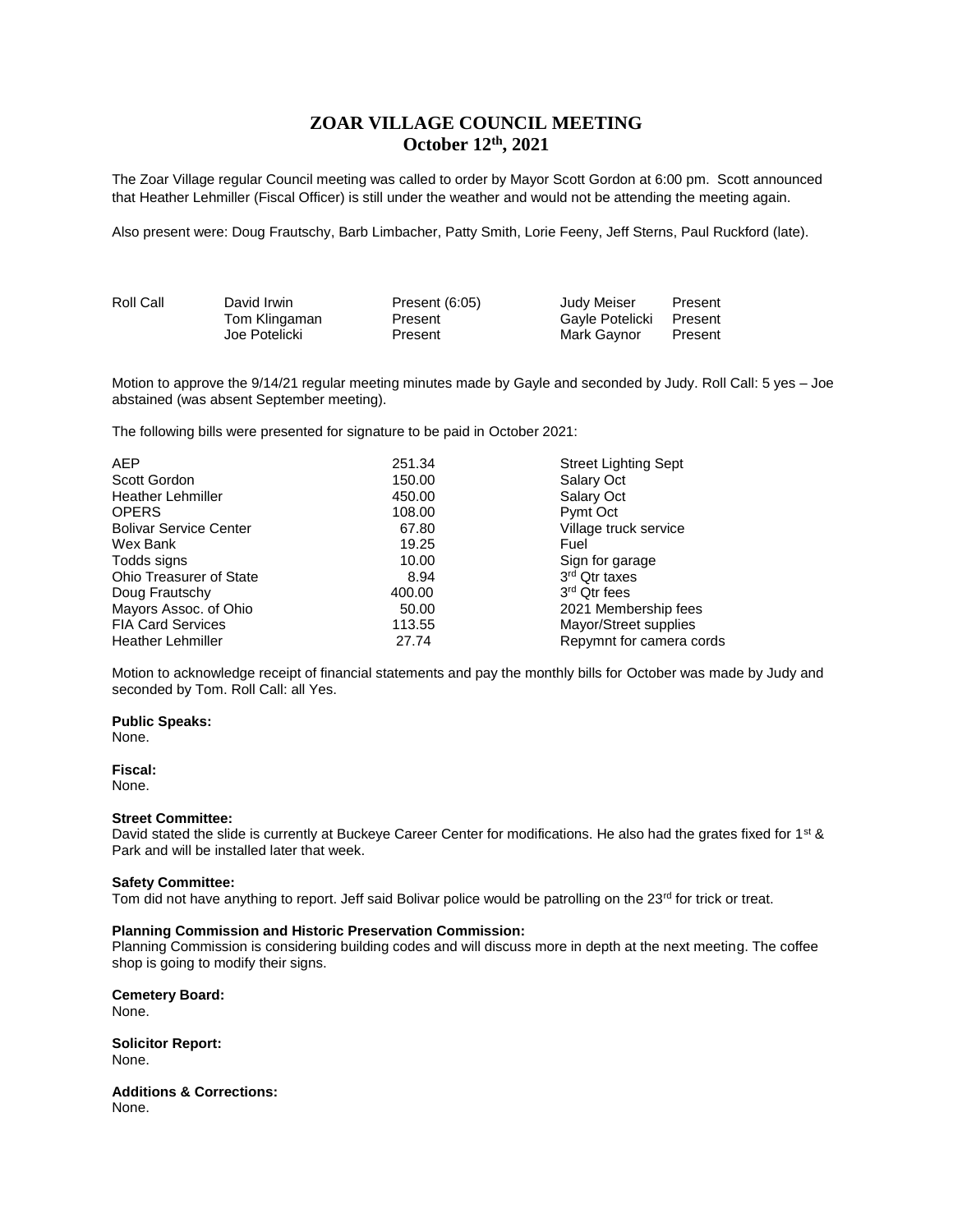### **Mayor's Notes:**

Army Corps – They mobilized the site right after the Civil War event and things went very well. There were some hesitations in terms of where to park. Scott received a phone call from a resident about the Army Corps driving on certain streets in the village. The Army Corps acted right away and worked things out immediately. No other major incidents have happened thus far. Scott met the onsite manager and is very pleased with the way the project is moving forward to not disrupt the town. The Army Corps has completed the three tests and are waiting for the cure test which takes 28 days. Results will determine which test they want to use to complete the trench.

Vacate West Street - Scott stated since he and Doug did not receive all the paperwork, a special meeting may have to be called at a later date.

Village tree work – Scott received a quote from Anywhere Tree Service of \$1,800. and Tri-State Tree Service of \$2,350. for 4 items (cemetery \$650., 2<sup>nd</sup> street \$400., magazine \$250. and Schoolhouse \$500.). The large hemlock tree behind the sewing house was quoted by Anywhere Tree Service of \$2,000. and Tri-State Tree Service of \$1,500. David said he went to the courthouse and the hemlock is on OHC property. Judy said she thought OHC would cover the cost of the tree work on their property. Scott agreed. David said he didn't feel that the tree by the magazine was to important. Scott said the limb needed to be taken care of to prevent future damage to the roof of the magazine. Scott also noted he had Tri-State Tree Service take a look at the brush pile on the Knutty property and he gave a quote of \$800 to clean it up with a dumpster. Judy suggested to send a letter to Tara Timberlake to get that cleaned up. A Motion to approve Anywhere Tree Service for the 4 items at \$1,800 was made by Joe and seconded by Tom. Roll Call: All yes.

ARPA Funds – Scott stated the village received the first payment in the amount of \$9322.85. They also changed the first reporting date from October 2021 to April 2022. The village received 2 written and 5 verbal responses on the issue of the Cherry Hill sewer system. Scott has not yet contacted Lawrence and Sandy Townships to hear any responses they may have received since the letters were mailed. He also said there is no obligation to spend the funds on the sewer system. Some of the residents of Cherry Hill have more concerns about the storm water issue along Michael Lane. Scott thought that could also be something to take a look at.

Village Property Auctions & Parking Concerns – Scott sent letters to each of the major auction houses advising them of the zoning and historic preservation ordinances that are very important to the Village. The first auction is going to be held on the 18<sup>th</sup>. He also said if the owner has permission from the neighbor to park in their yard, that is acceptable. However, it would be a safety issue if cars would park on both sides of the narrow streets. Another parking dilemma was also all of the students from surrounding schools taking homecoming/prom pictures in the village. The Army Corps has taken up a lot of parking spaces within the village as well. Overall, Scott said it is great to have people visit the village.

Paul Ruckford asked what council planned to do about the sewer system on Cherry Hill. Scott recapped the discussion he and council had earlier in this meeting. Paul said he would rather keep his septic system and not be tied into a sewer system.

Scott suggested a better form of communication between council members and the fiscal officer such as a dropbox at the village garage. It would be a locked box that the fiscal officer and council members could drop off receipts, meeting packets, etc. Scott believes that would be a more professional option and would alleviate confusion of when everyone would be home. Judy suggested to locate it at Town Hall. Scott stated the garage location would be safer in terms of parking and accessibility. David said he wouldn't want to see something like that hanging off of the garage and said the tree would also need to be cut down. Judy asked if it would be free of snow on the garage. Scott told Council to think about an alternative and discuss it at the next meeting.

Halloween Event – Will be held by ZCA on October 23<sup>rd</sup> from 3pm to 5pm to include costume judging. Residents are asked to turn their lights on. Scott said most of the surrounding towns will hold trick or treat from 5pm to 7pm on Halloween.

Scott appointed Tom and Gayle as a committee to start the search for another fiscal officer. Heather has sent all of council her resignation. She will stay on through year end.

Scott asked Council to extend the mowing contract for 2 weeks with the option for 1 additional week since the grass is still growing. Judy suggested to extend it for 2 weeks and revisit at next council meeting. Motion to extend the mowing contract for 2 weeks with option of 1 additional week was made by Gayle and seconded Joe. Roll Call: All yes.